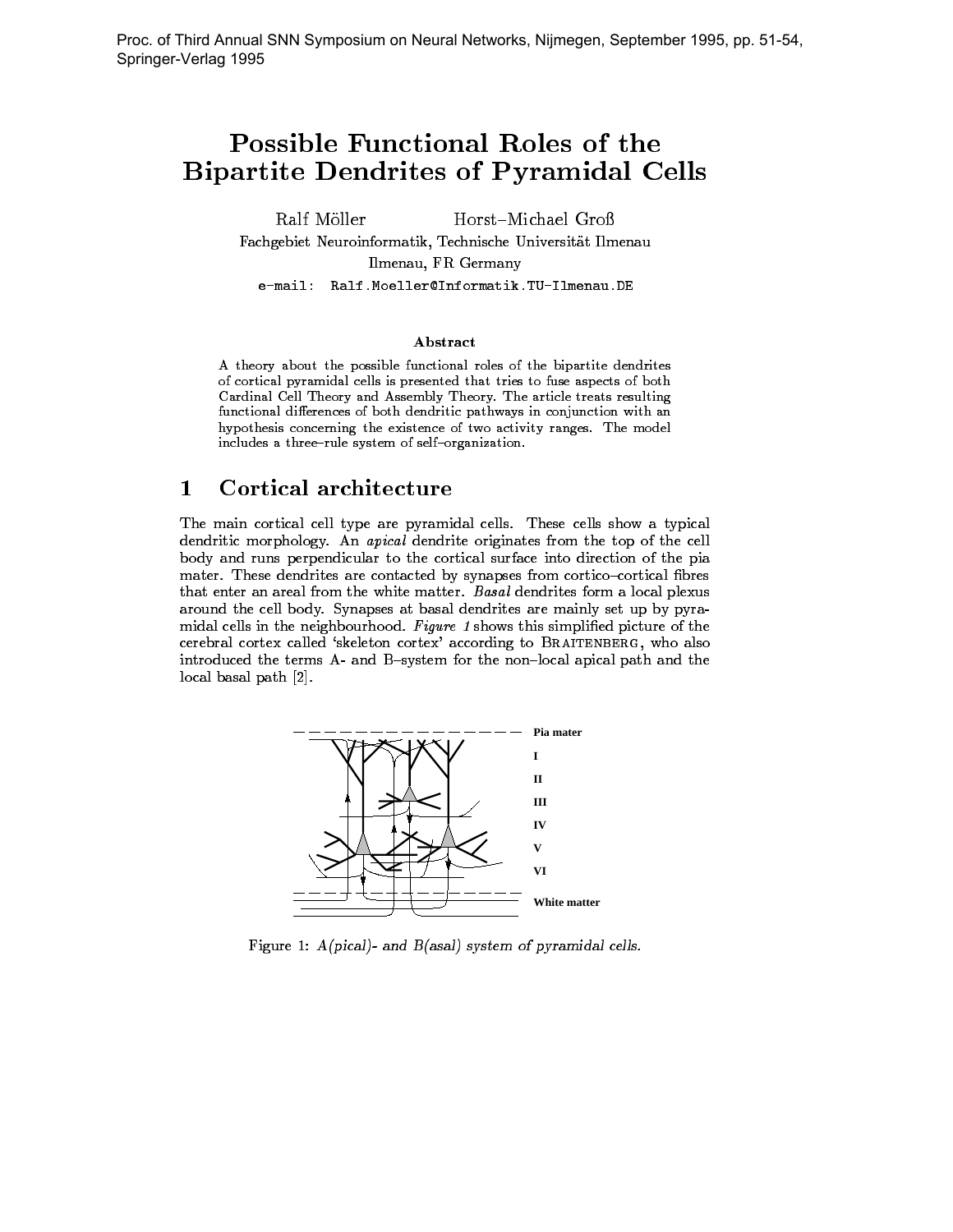#### Cardinal Cell and Assembly Theory  $\overline{2}$

Figure 2 compares Cardinal Cell Theory and Assembly Theory. Cardinal Cell Theory as proposed by Barlow  assumes a purely unidirectional hierarchical structure of neural systems. Low level neurons coding sensory signals feed higher level neurons that respond to complex features up to complete objects in the visual case. The neural system probably forms an inverse pyramide, because there has to be a vast number of complex cells at the top level of the hierarchy. Only few active cells represent a sensory situation. The function used to combine responses of low level neurons into the activity of high level neurons should be conjunctive in order to preserve the specialization of cells Combinatorial explosion is one of the major drawbacks of this theory. Assembly Theory that goes back to HEBB 101 cm the contrary concentrates on later in connections between neurons. It avoids combinatorial explosion by 'cutting' the hierarchy at a much lower level hierarchical structure is neglected in most cases Sensory situations are represented by simultaneous activity of a large number of cells each coding a rather simple feature. Lateral connections between neurons of one level serve for the formation of cell assemblies- ie groups of cells that are active due to excitatory interactions If one neuron can participate in more than one cell assembly- coding space enlarges drastically  Therefore- weak disjunctive eect of lateral presynaptic cells is necessaryso different cell groups are able to excite one neuron.



Figure 2: Comparision of Cardinal Cell Theory and Assembly Theory.

#### 3 Functional interpretation

In difference to BRAITENBERGs interpretation of the two dendritic pathways of pyramidal cells  we try to fuse Cardinal Cell Theory and Assembly Theory by the assumption- that the hierarchical structure of the Cardinal Cell Theory corresponds with the Asystem of pyramidal cells- whereas the lateral structure of the Assembly Theory finds its biological counterpart in the  $B$ -system. A neuron can either be activated from a specific input combination through the hierarchical A-system or can take part in different assemblies through the Bsystem Following this- synaptic eects of apical synapses onto the postsynaptic neuron have to be conjunctive and effects of basal synapses disjunctive.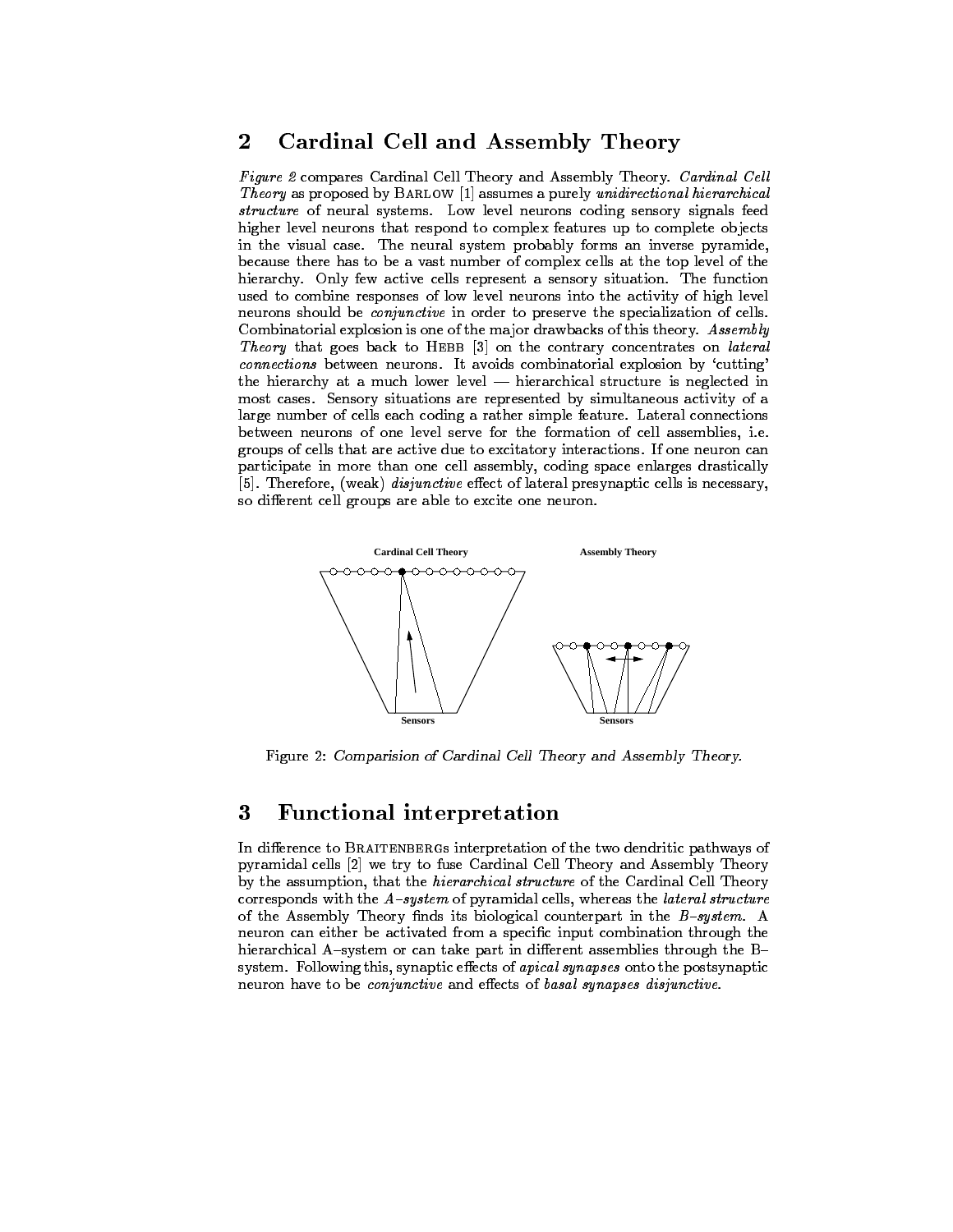We further assume two separate ranges of activity: high firing frequencies for signals originating from real external inputs - and low frequencies that code hypotheses about signals Real signals are only mediated by the Asystem- hy potheses by both systems A pyramidal cell signals real activity- if enough parts of the apical represented conjunction are activated- otherwise the neuron res at the hypotheses level. Independent of the activity level of presynaptic cells the basal dendrite is only able to cause hypotheses activity in the postsynaptic neuron. This can be explained from the point of learning. Lateral connections reflect statistical relations between conjunctions of signals. High basal weights between two neurons that resulted from frequent coincident activation via the Asystem, could never be reduced in the basil pathway could evoke 'real' activity in the case of a 'real' conjunction of the basal partner neuron.

#### Self–organization 4



Figure 3: Diagram of all connections of a simple test network.

Self-organization of synaptic weights in both the A- and B-system requires a learning rule system of three rules. The apical learning rule is HEBBian with normalization of the weight sum reflecting conjunctive properties of the apical path. The rule connects 'real' pre- and postsynaptic activity and a term expressing real activity at a number of basal partner neurons. In the consequence- a conjunction is only represented in apical weights- if the conjunction often takes part in one ore more assemblies in the basal path. A sensitivation rule temporarily dissolves the conjunctive character of the apical path to allow for the alteration of the represented conjunction without this rule- no other conjunction could ever excite the neuron up to the level necessary for learning A prenotpostLTD rule  has to be used for the basal learning rule- because asymmetric relations between two channels should create weights